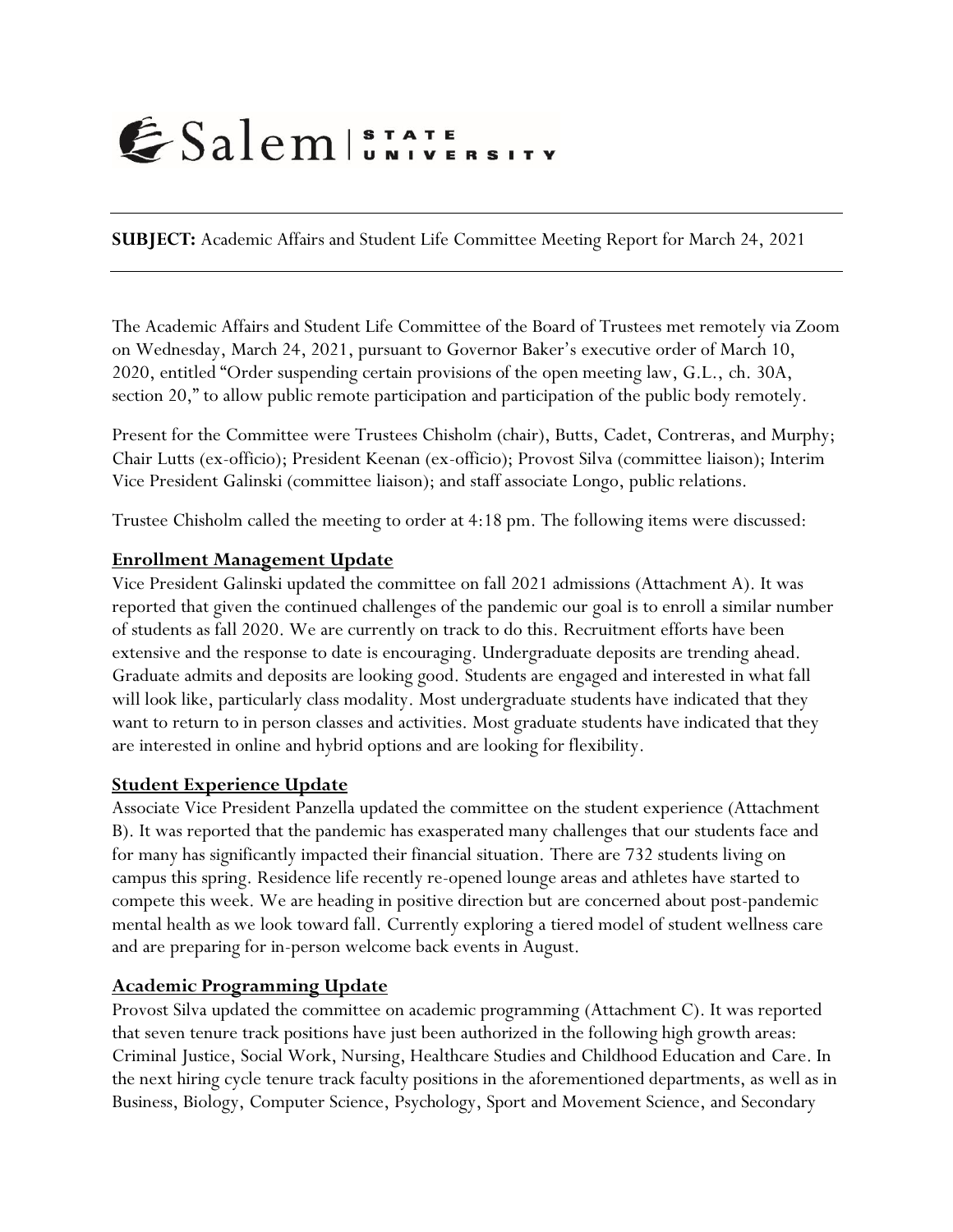and Higher Education, will be considered. It was stressed that business intelligence is not the sole source of academic decision-making and faculty hiring decision. A combination of quantitative and qualitative criteria is being developed to provide a summary profile of each department. Meetings with every academic department have been scheduled this spring. Each meeting will include the department chair, faculty, Provost, dean, administrators from both enrollment management and finance, and when applicable, the deans from both continuing education and professional studies and the school of graduate studies. The purpose of these meetings is to work collaboratively to design a sustainable future for Salem State. Provost Silva also updated the committee on our flexible strategy efforts, including: being more welcoming to stopped out students, optimizing customization, and increasing opportunities for student engagement.

### **Commencement, May 2021**

Provost Silva shared that Commencement is happening and will be a combination of virtual and small in-person events for both the class of 2020 and the class of 2021 (Attachment D). Details will be shared soon.

There being no further business to come before the Committee and on a motion made duly by Trustee Contreras and seconded by Trustee Murphy it was unanimously:

## **VOTED: To adjourn the meeting at 5:24 pm.**

| Voting in the affirmative: | Butts, Cadet, Contreras, Chisholm (chair), Murphy |
|----------------------------|---------------------------------------------------|
| Voting against:            | None                                              |

Prepared by: D. Longo, staff associate, public relations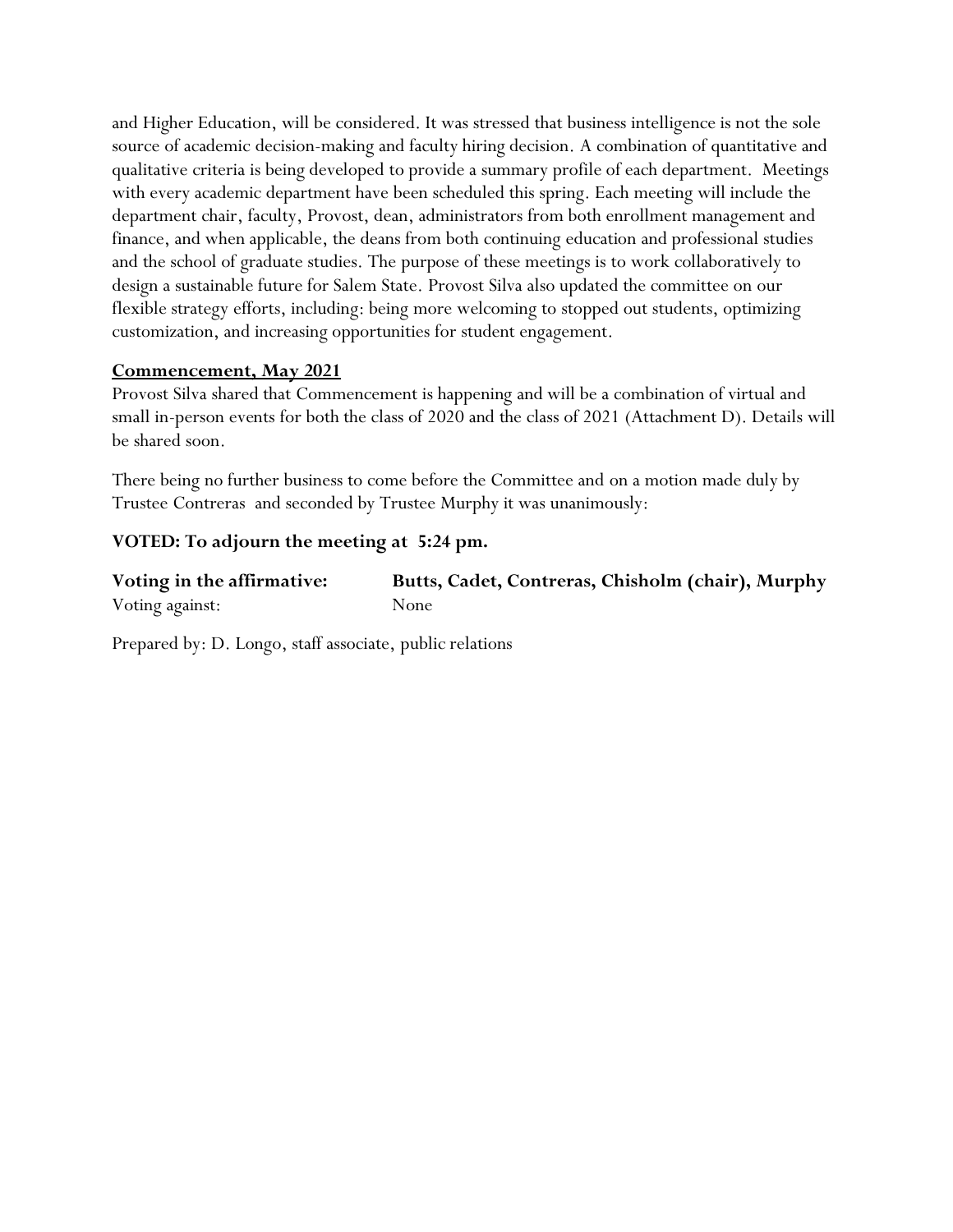| <b>Fall 2021 Admissions</b> |      |      |          |         |
|-----------------------------|------|------|----------|---------|
| <b>Undergraduate Day</b>    | 2020 | 2021 | YoY Diff | Change  |
| Applications                | 8526 | 7661 | $-865$   | $-10%$  |
| Admits                      | 5061 | 5152 | 91       | $+2%$   |
| Deposits                    | 336  | 386  | 50       | $+15%$  |
| <b>Undergraduate CE</b>     | 2020 | 2021 | YoY Diff | Change  |
| Applications                | 89   | 95   | 6        | $+7%$   |
| Admits                      | 27   | 27   | $\Omega$ | $0\%$   |
| Deposits                    | 9    | 18   | 9        | $+100%$ |
| <b>Graduate</b>             | 2020 | 2021 | YoY Diff | Change  |
| Applications                | 568  | 556  | $-12$    | $-2%$   |
| Admits                      | 192  | 198  | 6        | $+3%$   |
| Deposits                    | 82   | 100  | 18       | $+22%$  |

# **Enrollment Management Financial Aid Strategies**

## **Student Success**

- Promote FAFSA and FA completion
- Communicate and educate around affordability
- Use aid strategically to assist with retention and progression

## **New Funding Sources**

- Provide \$3.2M in Federal HEERF II grants to students with COVID related expenses
- Distribute \$1.1M in State MassGrant Plus funds with priority to students with greatest need
- Close gap for graduating seniors facing financial hardship with the new Viking Completion Grant, funded by the Schiller family

```
ESalem STATE SITY
RESILIENCE
```
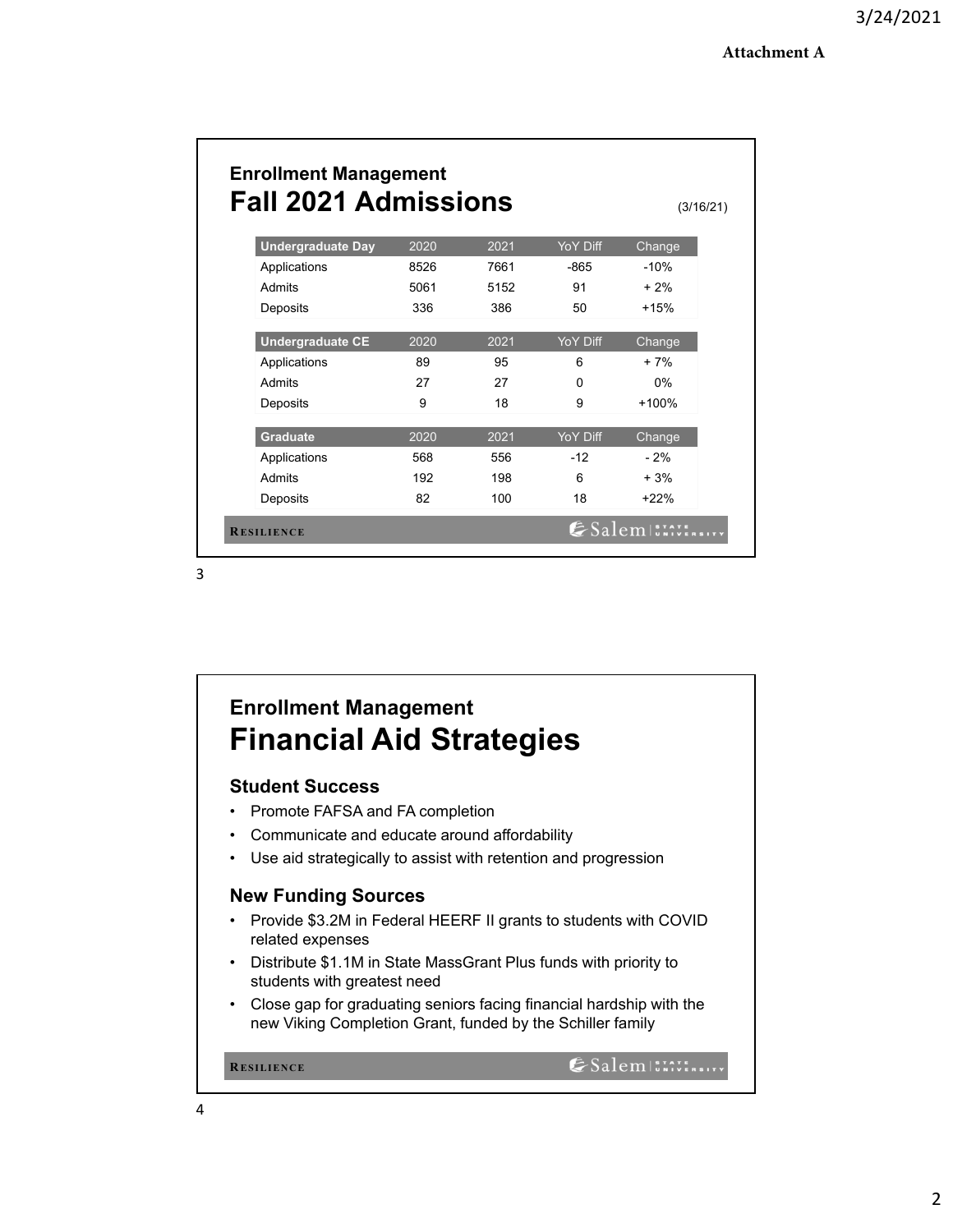### **Attachment B**



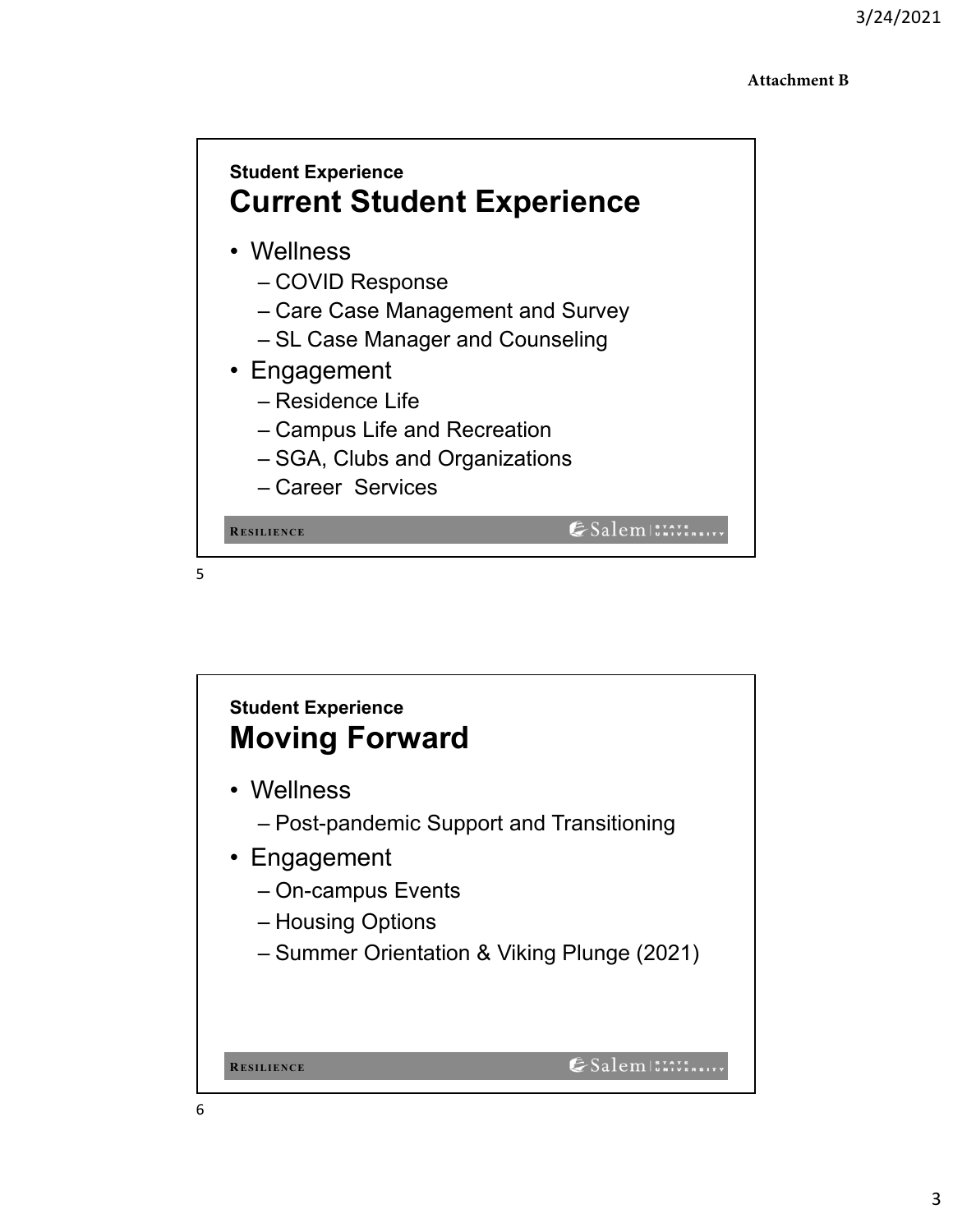| <b>Academic Programming</b><br><b>Moving Forward</b>                                                                  |                                  |
|-----------------------------------------------------------------------------------------------------------------------|----------------------------------|
| Beyond BI: Program Review Criteria<br>1.<br>How each unit advances our mission                                        |                                  |
| 2. Departmental Meetings on Enrollment<br>Management & Strategic Planning                                             | partnership                      |
| a. Review, realign, & reinvent academic plans<br>majors, concentrations, options, minors, certificates;<br>modalities | creativity                       |
| b. Update on past action steps;<br>Establish <b>next</b> action steps                                                 | commitment                       |
| c. How BI data should be augmented to more<br>accurately represent the contributions of<br>the unit                   | contributions<br>in full context |
| <b>RESILIENCE</b>                                                                                                     | $\epsilon$ Salem $\text{Ex.}:$   |

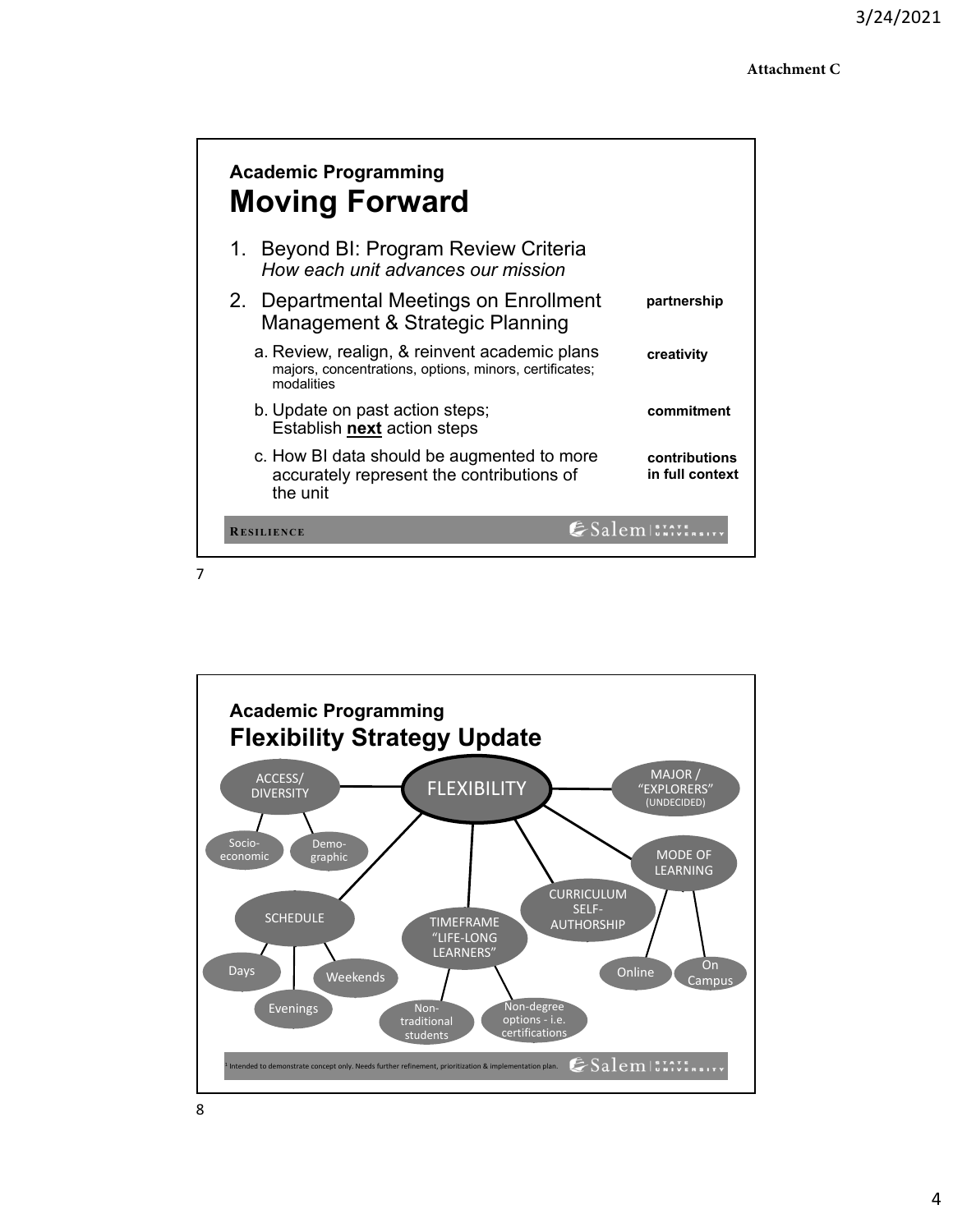

**Academic Programming Flexibility Strategy** ACCESS/ FLEXIBILITY DIVERSITY Provide students scheduling SCHEDULE flexibility by offering multiple modalities when appropriate. *Ex: Work with deans &*  Days Weekends *chairpersons to provide multiple days, times, and*  Evenings *modalities (synchronous and asynchronous) for courses with multiple sections.* SalemISTATE **RESILIENCE**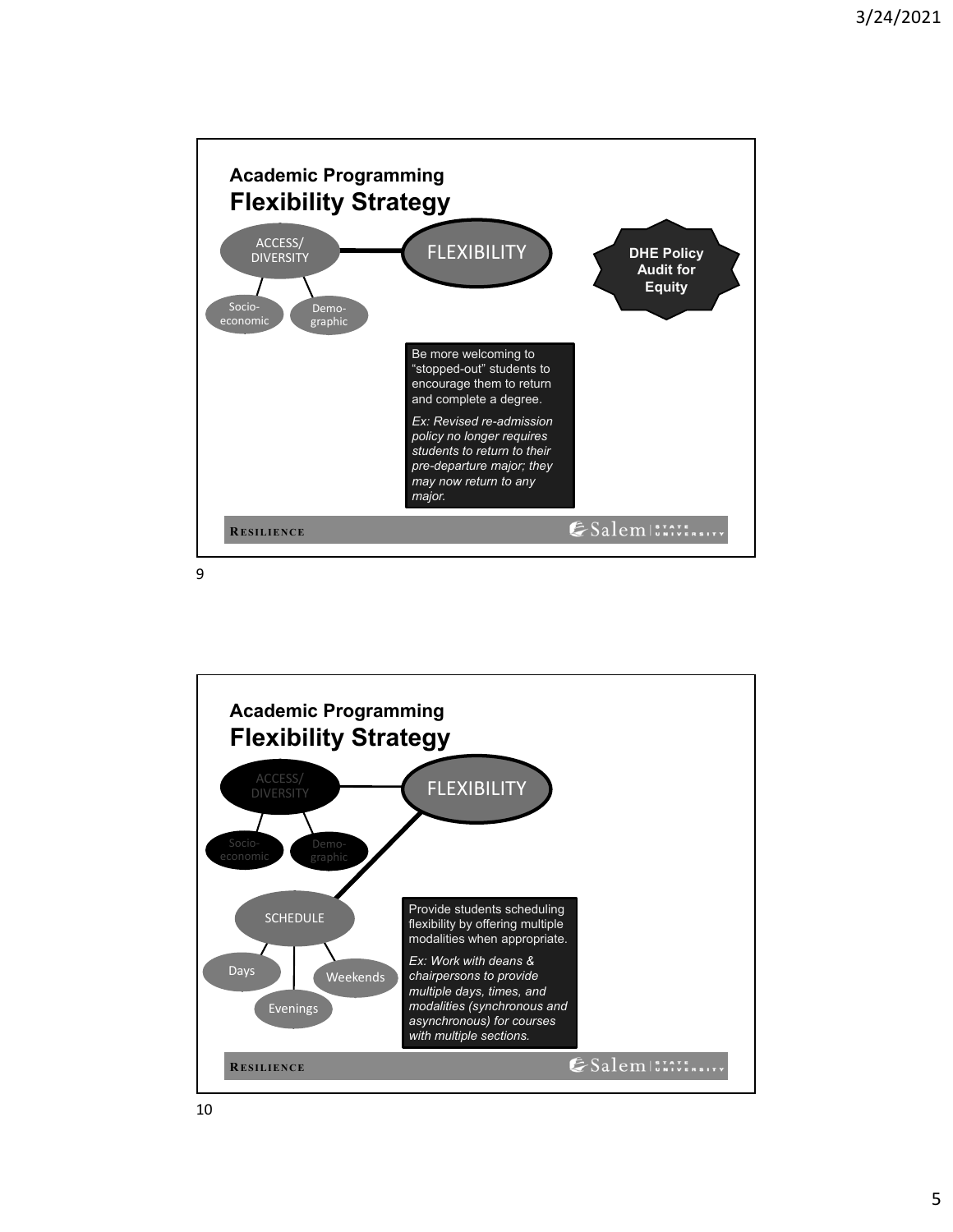

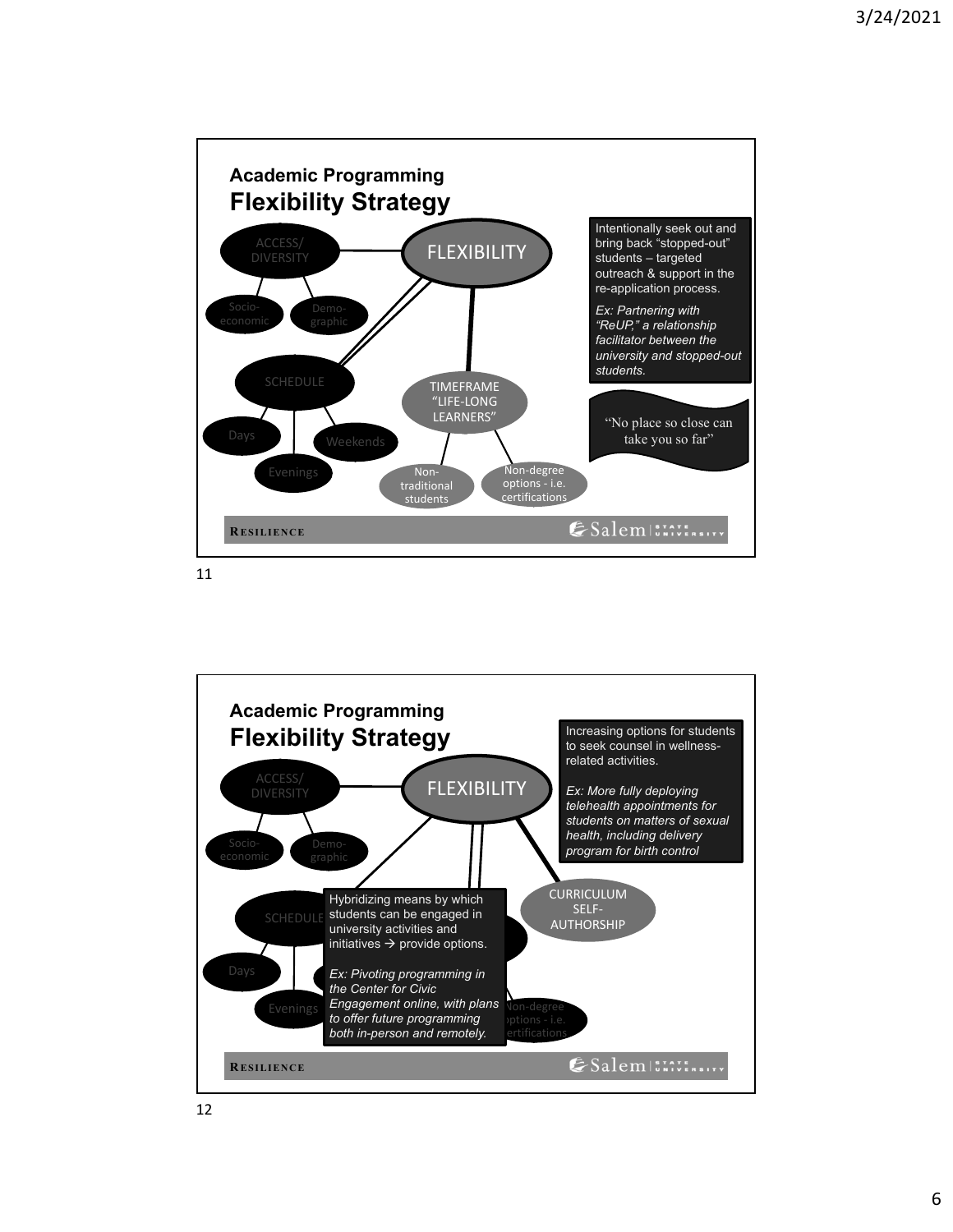